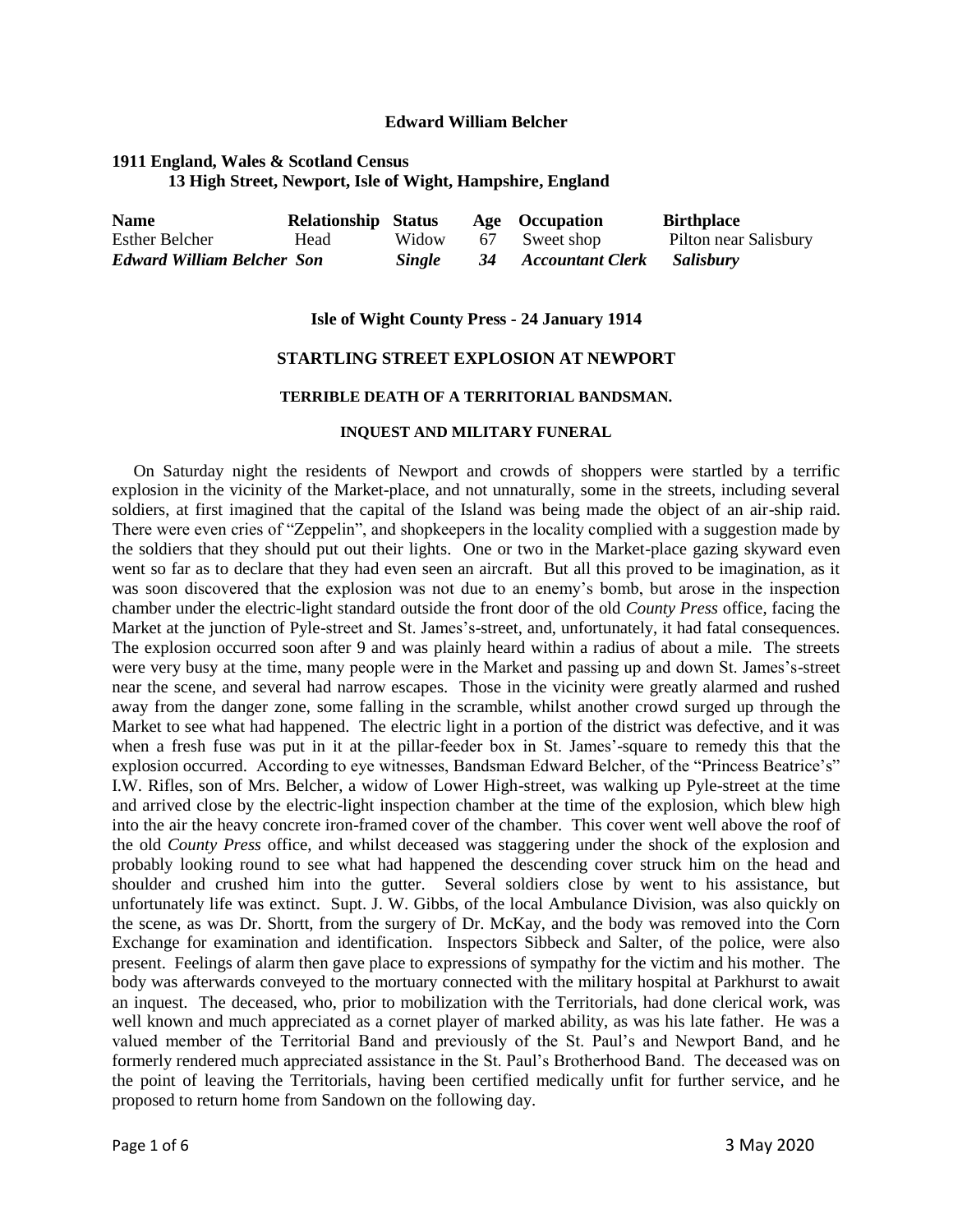At the service of the St. Paul's Brotherhood on Sunday the President (Rev. Charles Collis) made feeling reference to the distressing occurrence, saying that their late brother had at many of their services given them of his best in the glorious and powerful yet dulcet tones of his beautiful cornet, on which he was a clever player, and their sympathy went out to the bereaved in their sorrow.

#### **THE INQUEST**

---was held at the Military Hospital, Parkhurst, on Monday evening by Dr. Stanley Foster, Assistant Deputy Coroner.

 Mr. H. J. Jacobs represented the family of the deceased, of whom deceased's brother, Mr. F. C. Belcher, was present. Mr. G. F. S. Stratton (Messrs. Stratton and Sons) appeared for the I.W. Electriclight and Power Co., and Mr. C. F. Hiscock (Messrs. Lamport, Bassitt, and Hiscock) was for the Newport Gas Company. There were also present Mr. F. E. Whitcher, T.C (ex-Mayor), Mr. T. Ross Pratt (Town Clerk), and Mr. F. W. B. Waterworth (borough surveyor). The police were represented by Supt. J. H. Gallaway (Deputy Chief Constable) and Insp. Sibbeck. Amongst those also attending were Mr. B. Bolwell (local manager) and Mr. H. E. Corner (secretary) of the I.W. Electric-light Co., and Mr. S. W. Ibbotson (manager) and Mr. Frank King (secretary) of the Newport Gas Company. Capt. Donald Ratsey was present from "Princess Beatrice's" I.W. Rifles.

Mr. E. J. Airs was the foreman of the jury.

 The Coroner said they had two things to consider in that inquiry, the cause of the explosion, which seemed to have resulted in the death of deceased, and what degree of responsibility, if any, attached to any one.

 Insp. Sibbeck gave formal evidence of identification saying deceased had been stationed at Sandown and was visiting Newport on Saturday night.

 Herbert Edward Croucher, clerk at the Newport Post-office, said that at 9.15 p.m. on the previous Saturday he was in the middle of St. James's-street about four or five yards from the electric-light standard in question when the explosion occurred, and a Territorial in uniform, who afterwards proved to be deceased, was at the old *County Press* corner. The explosion was terrific and two or three of the lights on the standard went out. He glanced upwards when the explosion occurred, thinking they were the cause of the explosion. It was then that he noticed deceased standing on the kerb stone at the corner. As he looked up he saw that the cover of the inspection chamber was in the air about on a level with the roof of the old *County Press* office, and immediately it came down with tremendous force on deceased's head and deceased was crushed in a heap in the gutter. He went towards him and seeing that deceased was terribly injured he got on his bicycle. At the same time two or three soldiers came round and took off their coats and put them under deceased's head.—Q. Were there many people about at the time?—There were a lot of people in the Market, but deceased was alone at the time of the explosion.---Q. Was there any one standing by him?—No.

 The Foreman: It was reported that he pushed a woman out of the way at the time of the explosion. Did you see that?—I heard that report, but I am sure there was nothing in that.

 Supt. Gallaway: If deceased could have looked up would he have had time to get out of the way of the cover?—I don't think so; it came down at such a terrific speed.—Q. Did it come down edgewise?—As far as I could see it came down flat.

 John Kelly, prison warder, of Parkhurst, said that just after 9 on Saturday night he was going up Nodehill to do some shopping. He was in the middle of the road, and as he got opposite Ruston's, the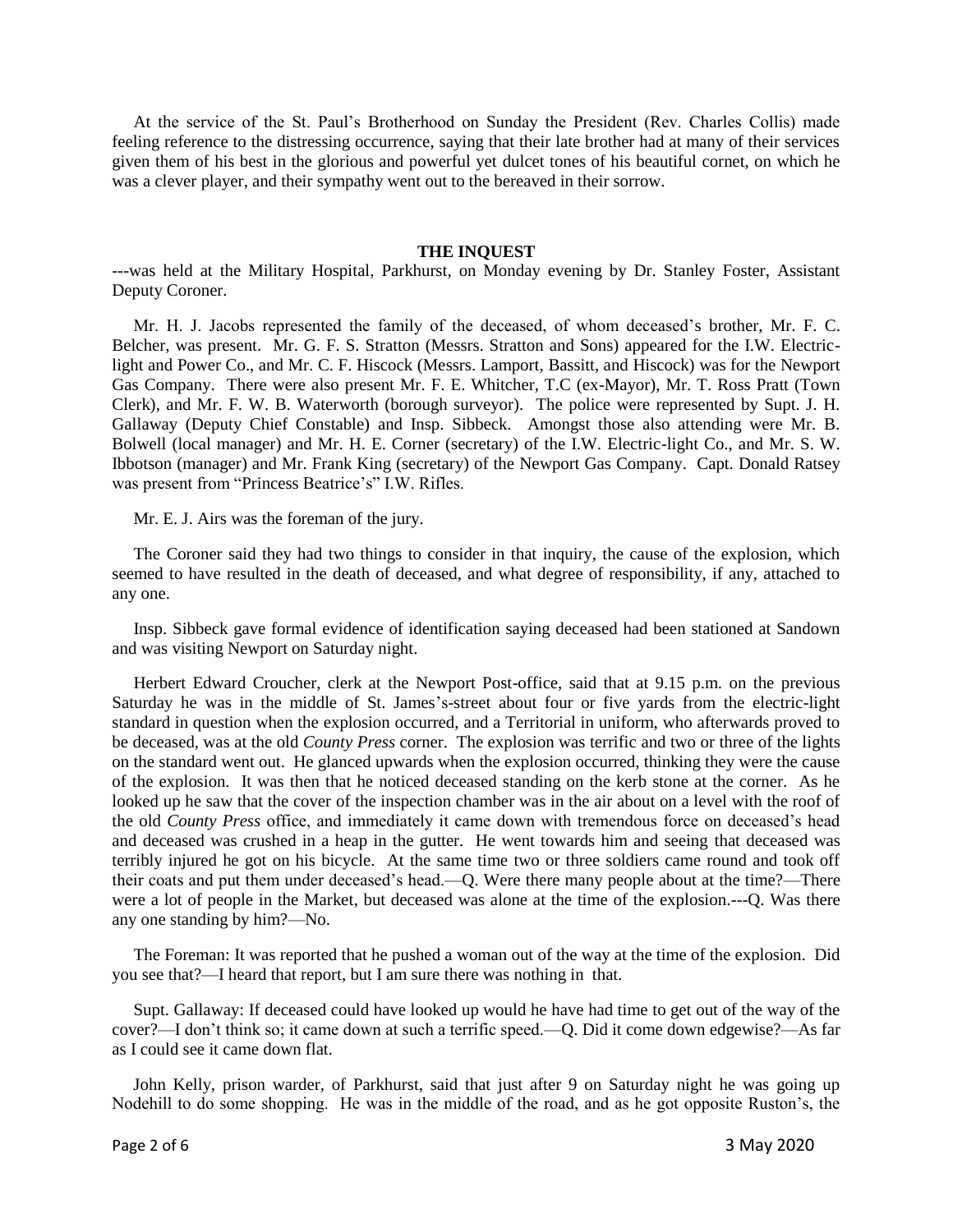chemist's—about eight yards away from the electric-light standard—he heard a tremendous explosion and some glass came down, he believed, from one of the little lamps of the standard. He thought it was a bomb at first, and when he looked up immediately after he saw the cover from the inspection chamber coming down out of the air. He saw deceased walking up the street immediately under the lamp, and witness said to Mr. Kingswell, who was with him "It will be on that soldier's head".—Q. You had time to say all that?—Well, I was talking to Mr. Kingswell. The cover came down on deceased's head and he fell to the ground. He went over towards deceased, and Mr. Croucher was there, and the latter then went for a doctor. A soldier picked deceased up and the military picquet then came to his assistance.—Q. You are perfectly satisfied it was this cover which was blown up and fell down hitting him on the head?—Yes, I am quite certain. It was a terrible explosion.—Q. What did you think it was?—I thought it was a bomb at first until I saw the cover coming down, and I think every one else did. Deceased was walking up Pylestreet and was facing towards the chemist's shop when the explosion occurred.

 The Foreman: I suppose there was no chance for him to get out of the way if he had looked up?—He was looking to see where the explosion was. They were all looking to see. Of course, if he had looked up he could not have got out of the way. When I saw the cover coming down I said "Oh my God, it will be on that soldier's head".

 Mr. E. J. Mills (a juror): Did you see a woman standing by deceased when the explosion occurred?— No. I saw a woman go over the inspection chamber and up the street immediately before the explosion occurred, but deceased was not near her then. She had got just opposite the private door of the old *County Press* premises when the explosion happened.

 Horace Stone, of 8 Clarence-road, Newport, said he was a foreman at the I.W. Electric-light Co.'s works at Newport. On Saturday evening he saw there was a "dip" in the electric lights in certain of the shops and houses and he went to the Market-place and rang up the works to see how things were going on and whether they were affected there.—Q. What did you notice about the lighting?—Just a drop or dip.— Q. Did it remain dropped?—No, it went down for a second; that was about 8.15. I thought there must be something wrong and I rang up the works—Q. Could they explain the matter?—No, they could not explain it, as it was only a section of the lighting in the town. I simply rang down to the works to see if all was well and how they were situated, and then I set about to remedy the fault.—Q. Where was the fault?—That I did not know. I went to our pillar-feeder box in the Market and I discovered there that the fuse that supplied Upper St. James's-street, on one side of the system, had gone. I pulled out the fuse-clip and put in a lighter fuse, and immediately I put in this fuse-clip I saw the lights in St. James's-street come on again and the explosion occurred simultaneously with that.—Q. Are you prepared to offer any explanation of the actual cause of the explosion?—No, I am not.—Q. As to your putting in the fuse-clip, I take it there was nothing in that?—Unless there was an explosive mixture in the box, when the effect of putting in the fuse-clip might have ignited it. The box is of iron, and it is in a brick chamber.—Q. How could anything get in there?—I don't know. The pillar-feeder box is down in the Market against the County Club.—Q. What did you do then?—I proceeded to the County Press corner to see what had happened and found that the cover had been removed from the inspection chamber. I waited there and there was another small explosion, which was practically nothing.—Q. How long after would that have been?—About 10 minutes—Q. Did that second explosion occur in the inspection chamber?—You could not really call it an explosion. It was probably a section fuse melting out. I then disconnected the feed to that box on the other side of the system at the pillar-feeder box.—Q. What was the weight of the inspection chamber cover?—2 cwt. 15 lb. It was not cemented down. It was just dropped into place, because it was taken up periodically for examination. The cover consists of an iron frame filled in with concrete. It would be 2ft 3in. or 2ft 4in. square and would take a tremendous force to blow it out. It would be rather difficult to say how many lights went out, but you could roughly take it to be about one half of the lights on the Shide side of Pyle-street right up through that district. Three lamps on the standard in question were out. I put the fourth lamp out.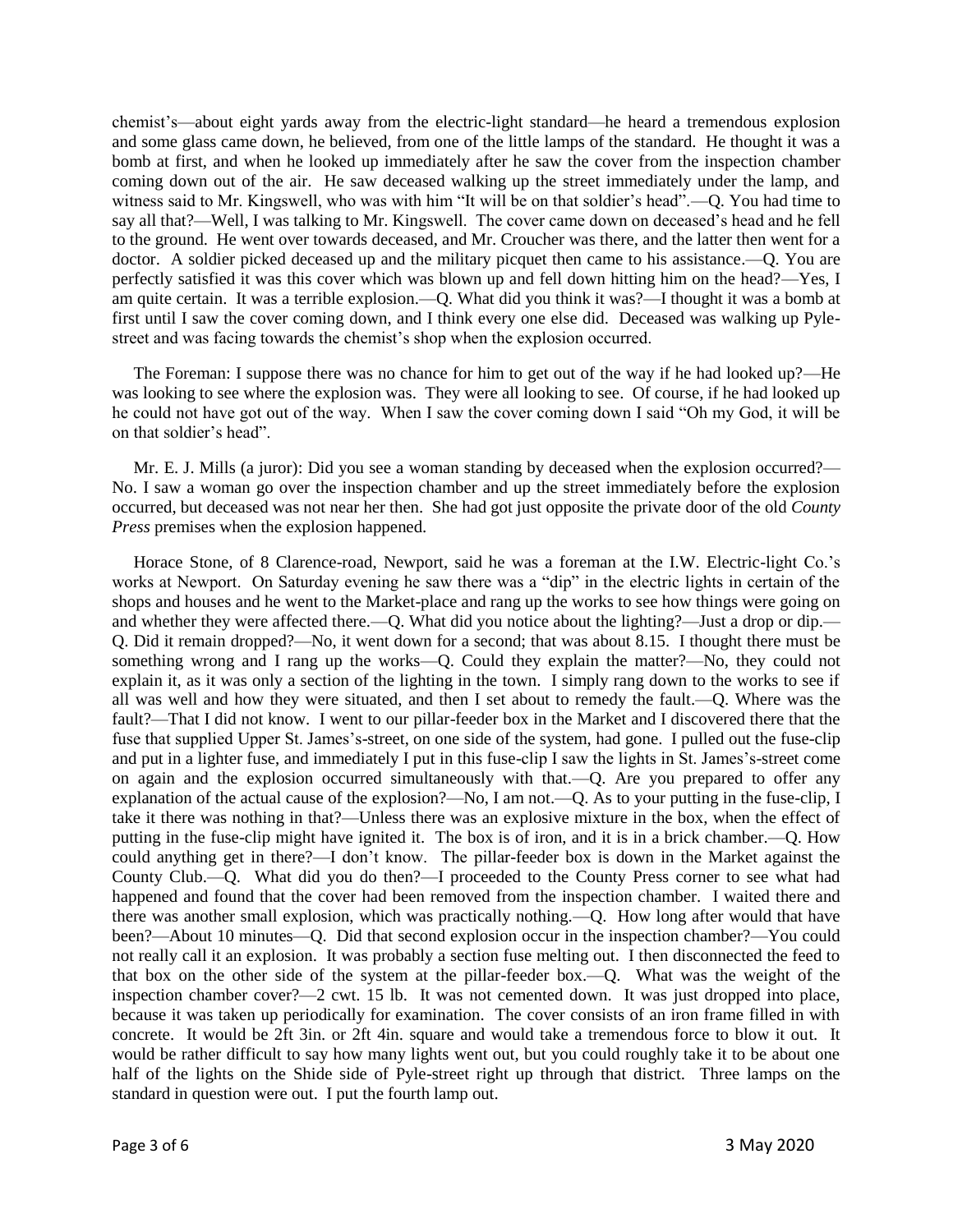Questioned further as to the cause of the explosion, witness said he thought there must have been some explosive mixture there.—Q. Is it possible for the electric light to have caused the explosion?—No, I don't think so. No doubt it was an electric spark that actually caused the explosion, but as regards the explosive mixture I don't know.—Q. The electric light does not explode itself?—Well, not in that sense.—Q. How often are these pits inspected?—Those in the center of the town about once a month.— Q. These pits are only for inspection purposes?—And for the disconnection of a section of the district.— Q. Have you ever heard of such an accident as this before?—No. There was no leakage in the chamber of any electric current.

 Asked whether a short circuit could have caused the explosion, the witness said no. Such a quantity of current could not get through to cause an explosion.

 By the Foreman: On former occasions he had had to do a similar thing to that which he did at the pillar-feeder box in order to remedy matters in connection with the lighting. He never dreamt of any explosion occurring. He did not think that putting the fuse-clip in would have caused it.

 By Mr. W. G. Sibbick (juror): The cover was last lifted four or five weeks before the explosion. The second explosion was not similar to the first.

 By Mr. F. M. Walker, B.A. (a juror): The inspection pit was, he thought, hermetically sealed before the explosion.—Q. The last week's rain would do that by washing in the mud?—Yes, it would be sealed.—Q. And that accounts for the violence of the explosion?—Yes.

The Foreman: You have not any idea as to what caused the explosion?

 Witness: No, not in the light in which you put it, only that there was an explosive mixture; no doubt in putting the fuse-clip there might have been a spark in the box which caused the explosion.

 The Coroner: Where could any explosive mixture come from?—I am not an expert in explosive mixtures.

 Mr. Walker: Is it possible for any gas to get into the chamber through the sides?—The sides of the pit are brick.—Q. Then gas could get through?—Well---

 By Mr. Hiscock: The voltage was 240 for lighting and 480 for power.—Q. What experience have you had in looking after inspection chambers and electric lighting?—21 or 22 years. Vapours which might arise in the chamber would remain there if the cover remained down, and if the cover had been taken off during the last five weeks it would have allowed any vapours to escape.—Q. Have you ever heard of an explosion such as this before?—Not of the same magnitude as this one.—Q. Have you heard of some of lesser magnitude?—Yes, I have read about them.—Q. If you get fusing of the wire you get the bitumen on the wire getting very hot and melting?—But I don't take it that there was any fusing of the wire.—Q. If there is heating and the bitumen melts does that not produce a vapour?—Yes—Q. Is not that a vapour which could be made explosive?—Yes, I would say so.—Q. You told us that no doubt it was an electric spark that caused the explosion?—Yes, I surmised that.—Q. With your experience you say that this is what is likely to have happened?—Yes—Q. If the bitumen melted and caused these vapours in a chamber that was sealed so that they could not escape, that would account for the explosion?—I say I am not an expert on explosives.—Q. But if an explosive vapour had been there and an electric spark came it would be sufficient to cause an explosion?—Yes.—Q. Would it have been the wiser course to have had the current switched off whilst you were doing what you did that night?—No, that is not the practice.—Q. Would it not have been the wiser course to have adopted?—If you are assuming that there was gas in the chamber.—Q. Well, something was in there because we have heard of an explosion?—I have examined the inspection pit since and the cables were quite all right.—Q. Are they in use now?—Yes, but I have taken the disconnecting box and cut it out of it.—Q. Has there been any joined up to the cable?—Yes,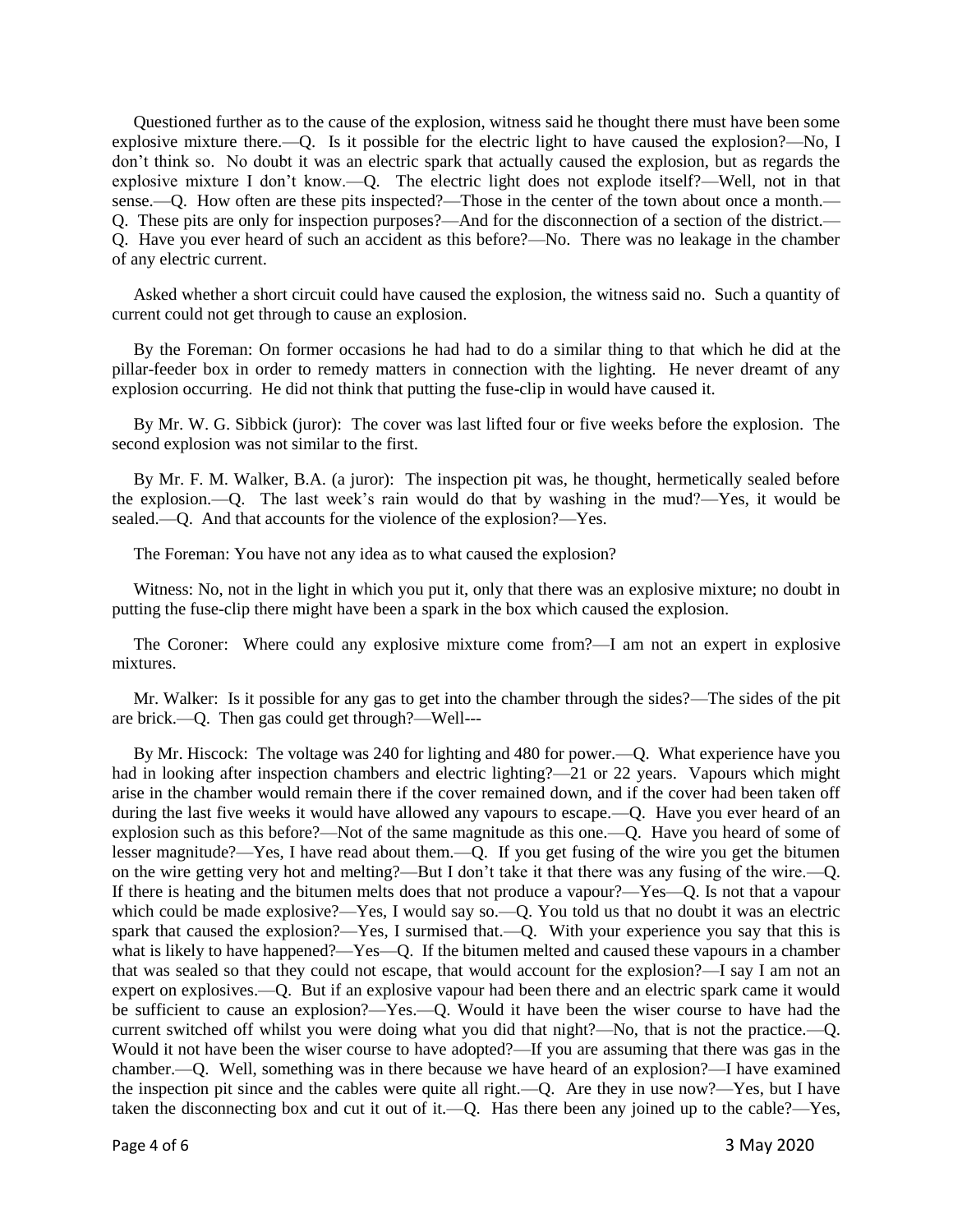with a copper strip; that was done yesterday. The pavement at one end of the box was shaken by the explosion.

 By Mr. Stratton: When you inserted the fuse in the pillar-feeder box where would the sparking actually take place?—Somewhere in the link box—Q. Is the link box hermetically sealed?—Yes, it should be as far as you are in a position to judge.—Q. How is it sealed?—The cover fits down on the outside and the outer edge of it goes into oil to prevent water from getting in.—Q. So that if sparking took place it would be inside that iron box, that is, sealed from the inspection pit?—Yes. The Electriclight Co. had been working there for about 15 years, and there had been no accident before.

The Foreman: Did you notice any smell of gas close to the box?—No, sir.

 Supt. Gallaway: Have you ever noticed a smell of gas in that chamber when you have been inspecting it?—No, sir.

 Mr. A. J. Sanders (a juror) asked if they were to be considered a special jury of the County Court instead of only a Coroner's jury sitting to ascertain the cause of death. He submitted that they were not there to hear technical points fought out between two companies. He thought they were going too far. If they were going to continue like that they might be there till nearly midnight.

The Coroner said the legal representatives of the Companies had a perfect right to ask questions.

 Mr. Hiscock said he had asked the questions he did because the Coroner had said they had to try and find out the cause of the explosion and what responsibility, if any, there was for it.

 Dr. John W. Shortt, practising at Newport, said he heard the explosion whilst he was at supper and he hurried to the scent within three of four minutes. He believed deceased was killed instantaneously. He described the severe injuries to the head, shoulder, &c., which included a compound fracture of the skull. The deceased's cap was cut across the crown and the injury to the head corresponded with that.

 The Coroner said from the evidence it seemed impossible to arrive definitively at the cause of the explosion, but as far as they could tell there was no one to blame in the matter. Plainly, the fall of the cover caused the man's death and they could not see that there was any one to blame. He felt inclined to leave it at that.

 Mr. Sibbick thought steps should be taken to have those inspection chamber covers lifted more frequently.

 The Foreman said the jury had come to the conclusion that it was a case of accidental death, and they wished him to suggest that in their opinion the inspection chamber covers should be lifted at least once a week for the safety of the public.

The Coroner: I quite agree with you..

 The Foreman said the jury also wished to express their deep sympathy with the relatives of the deceased, and especially with his widowed mother, to whom they would like to hand their fees.

The witnesses also gave their fees to the deceased's mother.

The Coroner also expressed his sympathy with the bereaved.

 Mr. Stratton, on behalf of the Electric-light Co., said he wished to express their deepest regret at the accident and to tender their sincere sympathy with the relatives. Without admitting any liability, he added